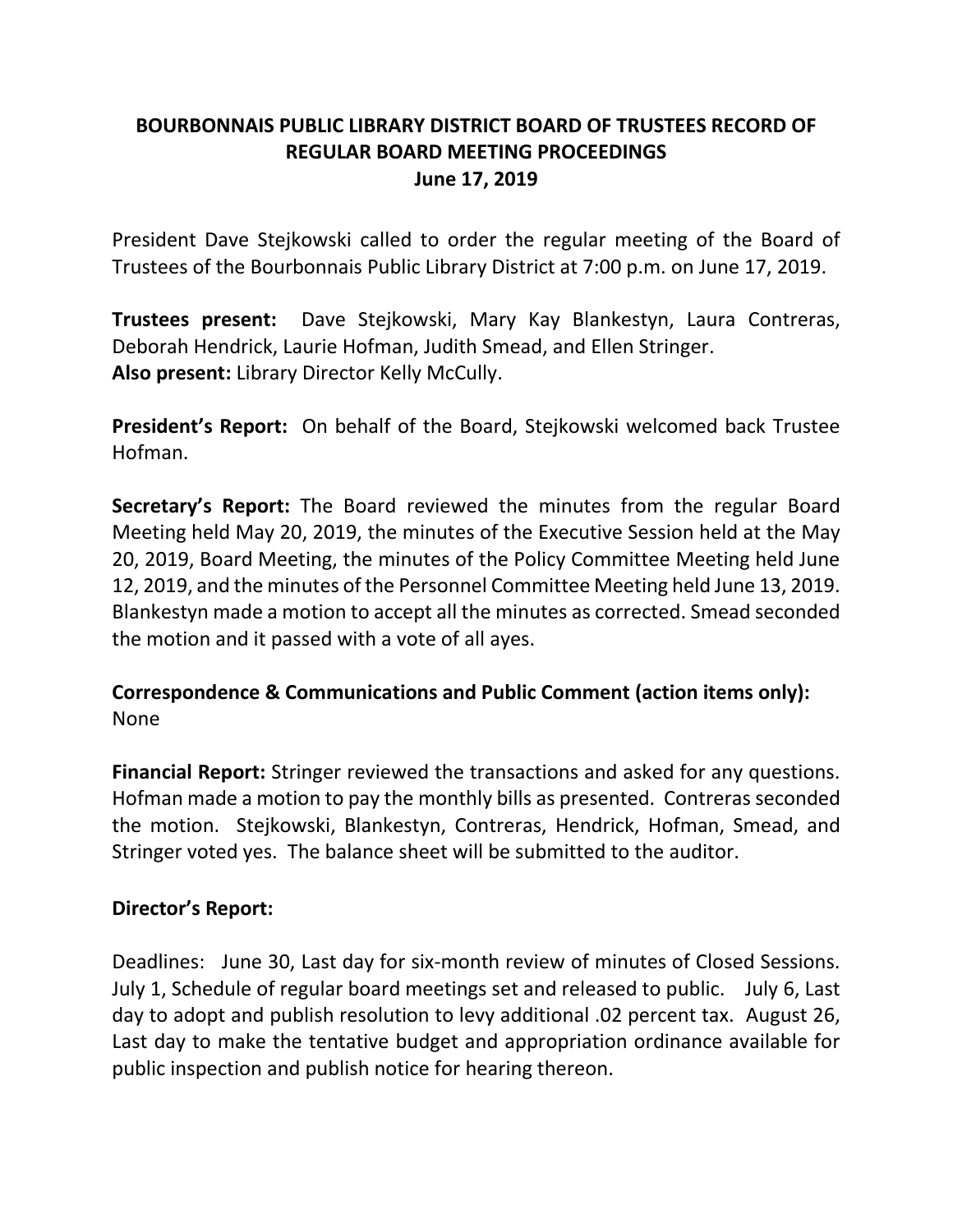Marketing: There are currently 1,019 people on the library email list. The Library has 1,577 likes on Facebook (77 new likes in one month), and 360 followers on Instagram.

Photoshoot: A library photoshoot with Ravenspring Creative was held on Sunday, May 26. The photographs will be used for the new website and for future promotions.

Summer Reading Launch: The adult, teen, children, and staff summer reading programs began with a Launch Party on Saturday, June 1. Over 500 participants signed up for the Summer Reading Adventure on launch day! Spaces around the Library have been transformed in support of this year's theme, *A Universe of Stories.* Programming options can be found on the Summer Reading Adventure webpage or followed on Facebook and Instagram. McCully included Launch Party photos in her report.

### **Committee Reports:**

**Personnel:** Committee met June 13, 2019. Report will be discussed under New Business. **Finance:** None **Policy:** Committee met June 12, 2019. Report will be discussed under New Business. **Building and Grounds:** None. **Long Range Planning:** None.

**Unfinished Business:** None

#### **New Business:**

Approve non-participation in non-resident library card program: Smead made a motion to approve non-participation in the non-resident program. Stringer seconded the motion and it passed with a vote of all ayes.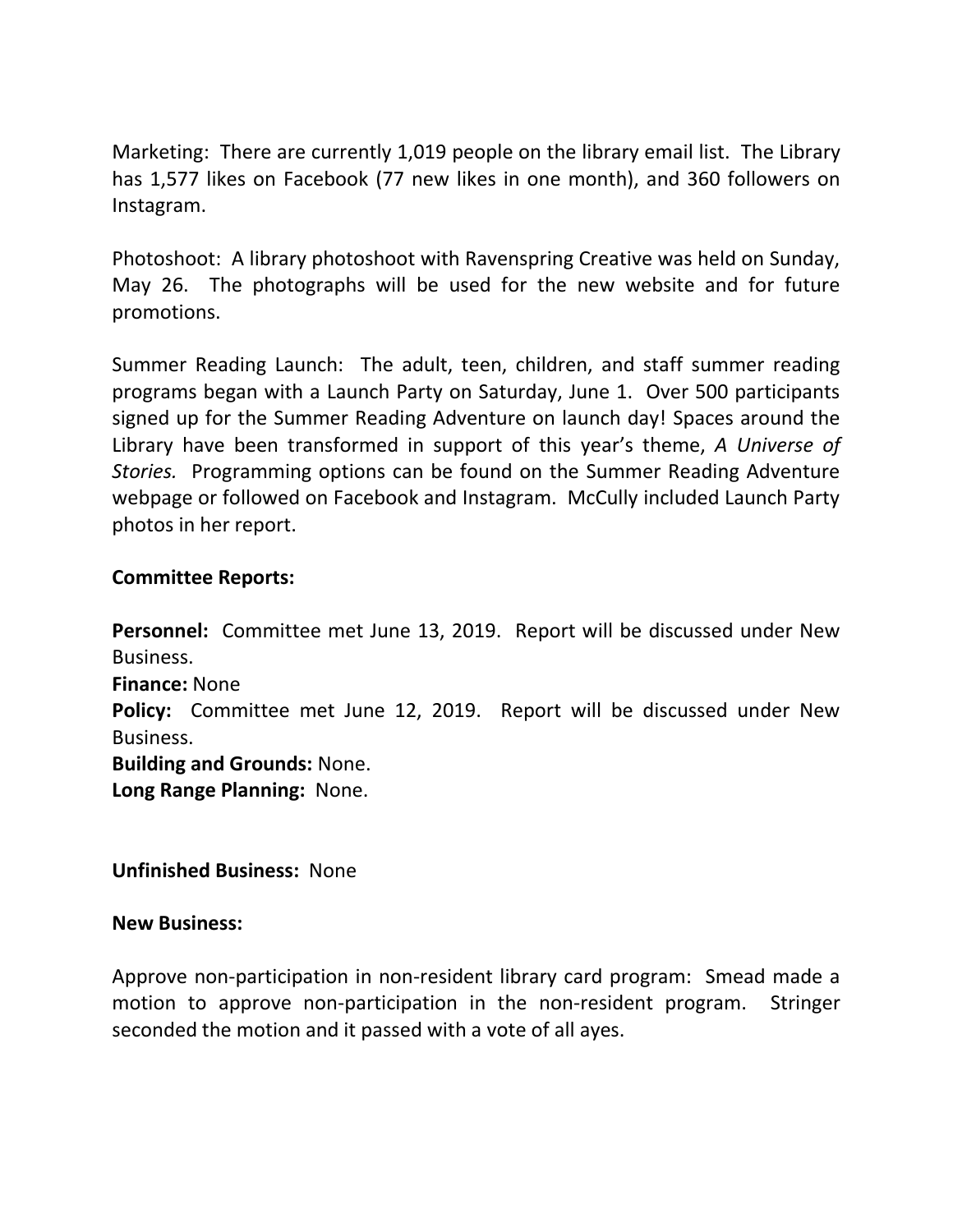Adopt Ordinance 19-01- *meeting dates ordinance FY19-20:* Stringer made a motion to approve meeting dates for FY19-20, Ordinance 19-01, as presented. Stejkowski seconded the motion and it passed with all ayes.

Adopt Ordinance 19-02- .*02 percent tax ordinance:* Blankestyn made a motion to adopt the .02 percent tax ordinance. Contreras seconded the motion and Stejkowski, Blankestyn, Contreras, Hendrick, Hofman, Smead, and Stringer voted yes.

Approve recommendations from Personnel Committee: Smead gave an overview of the Personnel Committee Meeting held June 13, 2019. Director McCully summarized the HR Source Benchmarking Project and the pay grade assignments effective July 1, 2019. Hendrick made a motion to approve the Personnel Committee's report. Blankestyn seconded the motion and it passed with a vote of all ayes.

Approve recommendations from Policy Committee: Hendrick gave a summary of the Policy Committee Meeting held June 12, 2019, and reviewed changes proposed to Personnel Policy 02-04 *Staff Development Policy*. Stejkowski discussed the Draft of Letter of Understanding and the terms of the agreement between the Bourbonnais Public Library District and Library Director McCully. After a brief discussion, Stringer made a motion to approve the recommendations of the Policy Committee. Smead seconded the motion and it passed with a vote of all ayes.

Approve recommendations from Finance Committee: Stringer presented an overview of what was discussed at the Finance Committee Meeting held June 17, 2019. Hendrick made a motion to approve the recommendations of the Finance Committee on the Cost Control Worksheet. Contreras seconded the motion and it passed with a vote of all ayes.

Review closed session minutes: McCully shared that there was only one closed session. It will not be disclosed because it was a personnel issue.

**Executive Session**: The Board determined that a closed session was not needed and remained in open session for the entirety of the meeting.